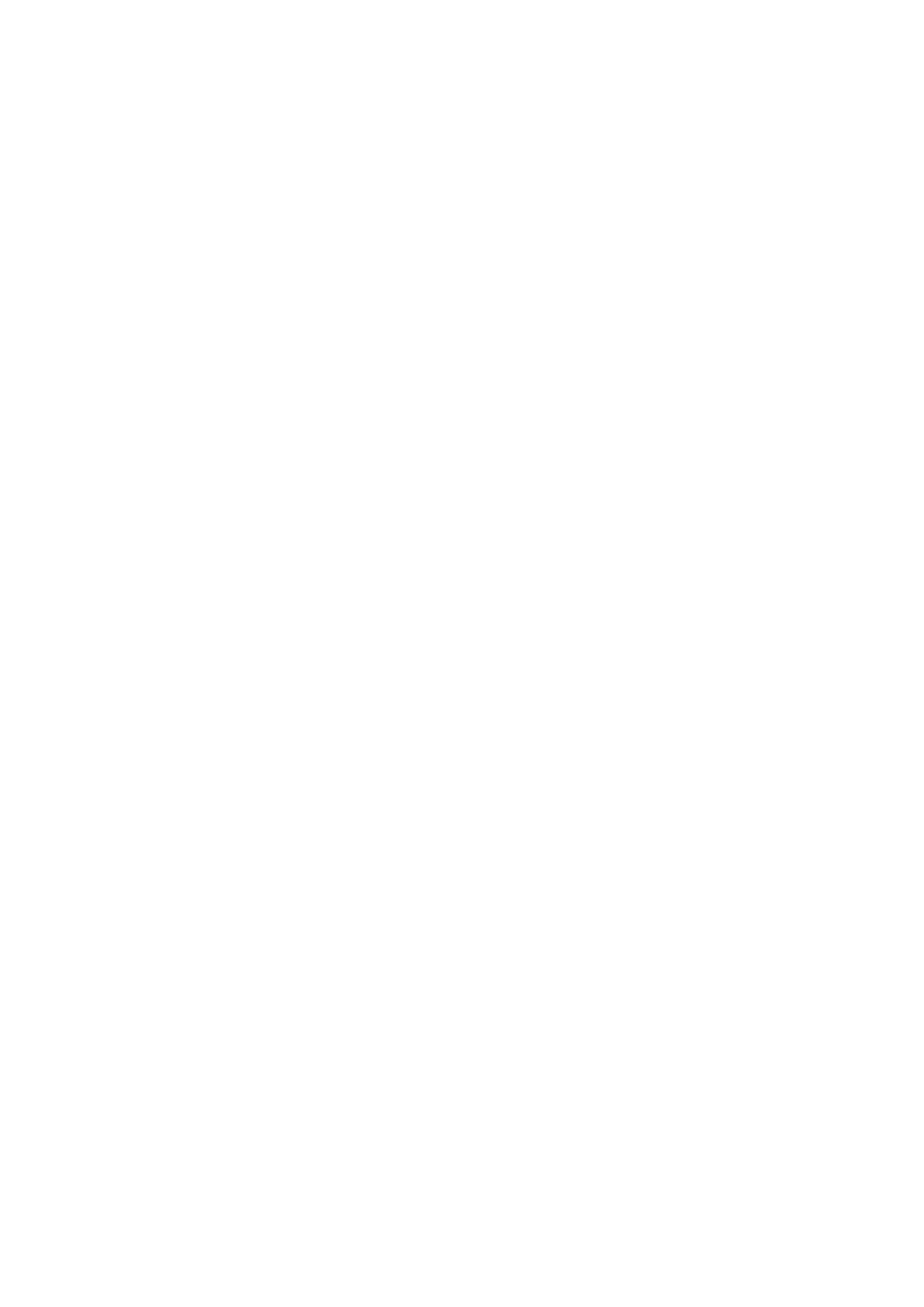## **Contents**

#### **Safeguarding and Child Protection**

Children's rights and entitlements Child protection and safeguarding Whistle blowing Alcohol **Attendance** Child sexual exploitation Early help Female genital mutilation Online Safety (inl. Acceptable use of mobile phones and smart technology) policy Looked after children Missing child Private fostering Uncollected child

#### **Education**

Early years foundation stage Peer on peer abuse Behaviour management Outdoor play Selecting toys and equipment

#### **Equality**

Valuing diversity and promoting inclusion and equality British values Special education needs and disabilities

#### **General**

Admissions How to make a complaint Open door Parental involvement Parent/visitor behaviour Payment and collection of fees Settling into the setting Sleeping Snack time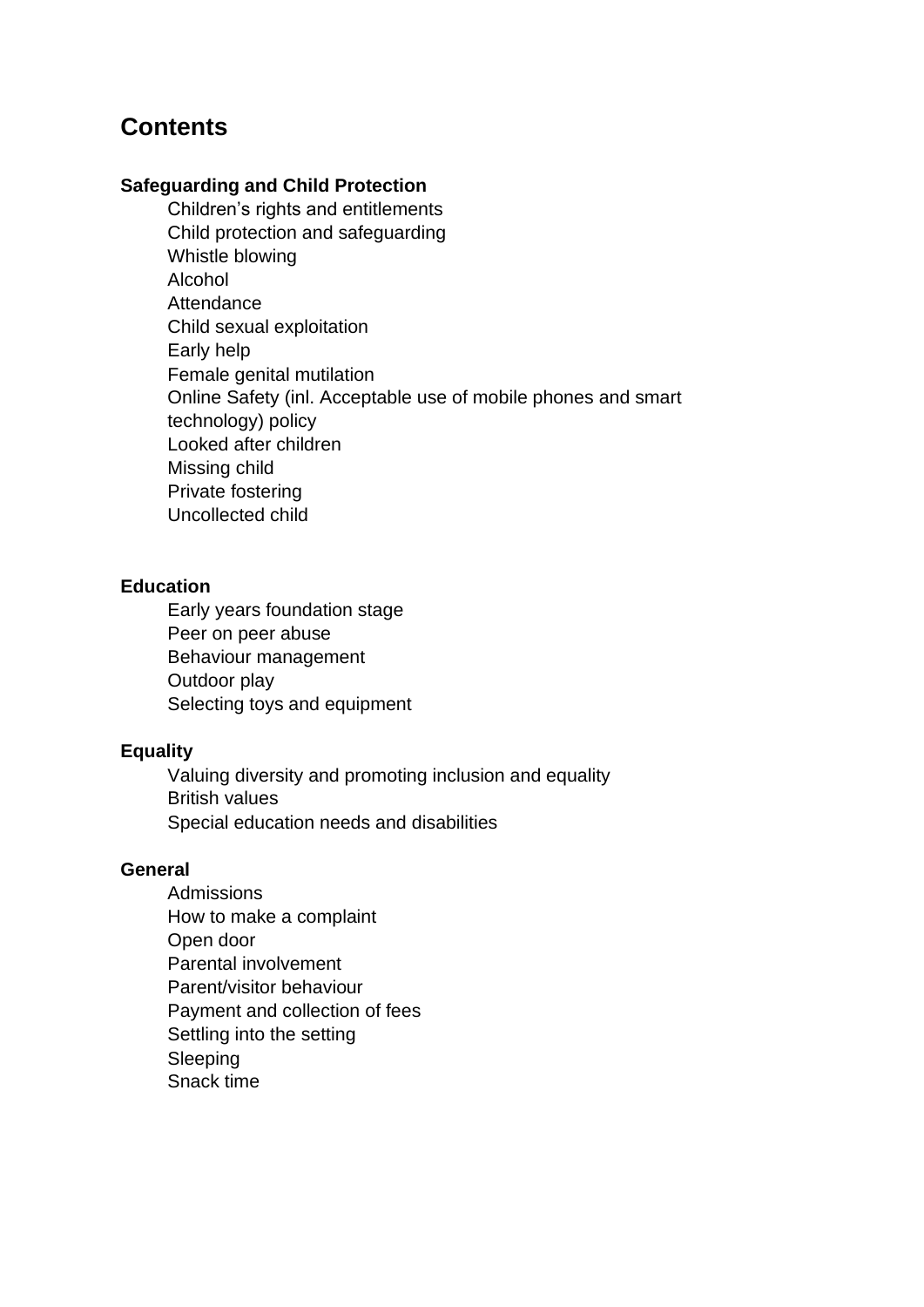#### **Health and Safety**

Health and safety – overview Adverse Weather Procedures Risk assessment Policy Animals in the setting Fire safety and emergency evacuation First aid Giving medicine(s) to children in our care Managing children who are ill, infectious or have allergies Nappy changing and toilet training No smoking Supervision of children on outings and visits Reporting accidents and incidents Security and visitors Staff personal safety Sun cream (see also Appendix 1; Risk Assessment)

#### **Record keeping**

Confidentiality and client access to records Chronology procedure Children's records Transfer of records to school The settings records Information sharing

#### **Staffing**

Staff behaviour Capability procedure Disciplinary procedure Grievance procedure **Staffing** Emergency staff absence Expenses **Keyworkers** Induction of staff and volunteers Recruitment and on-going vetting checks Staff reference Staff re-employment Staff taking medication/other substances Staff qualifications and training Student placements (see also Appendix 2; Staff Code of Conduct)